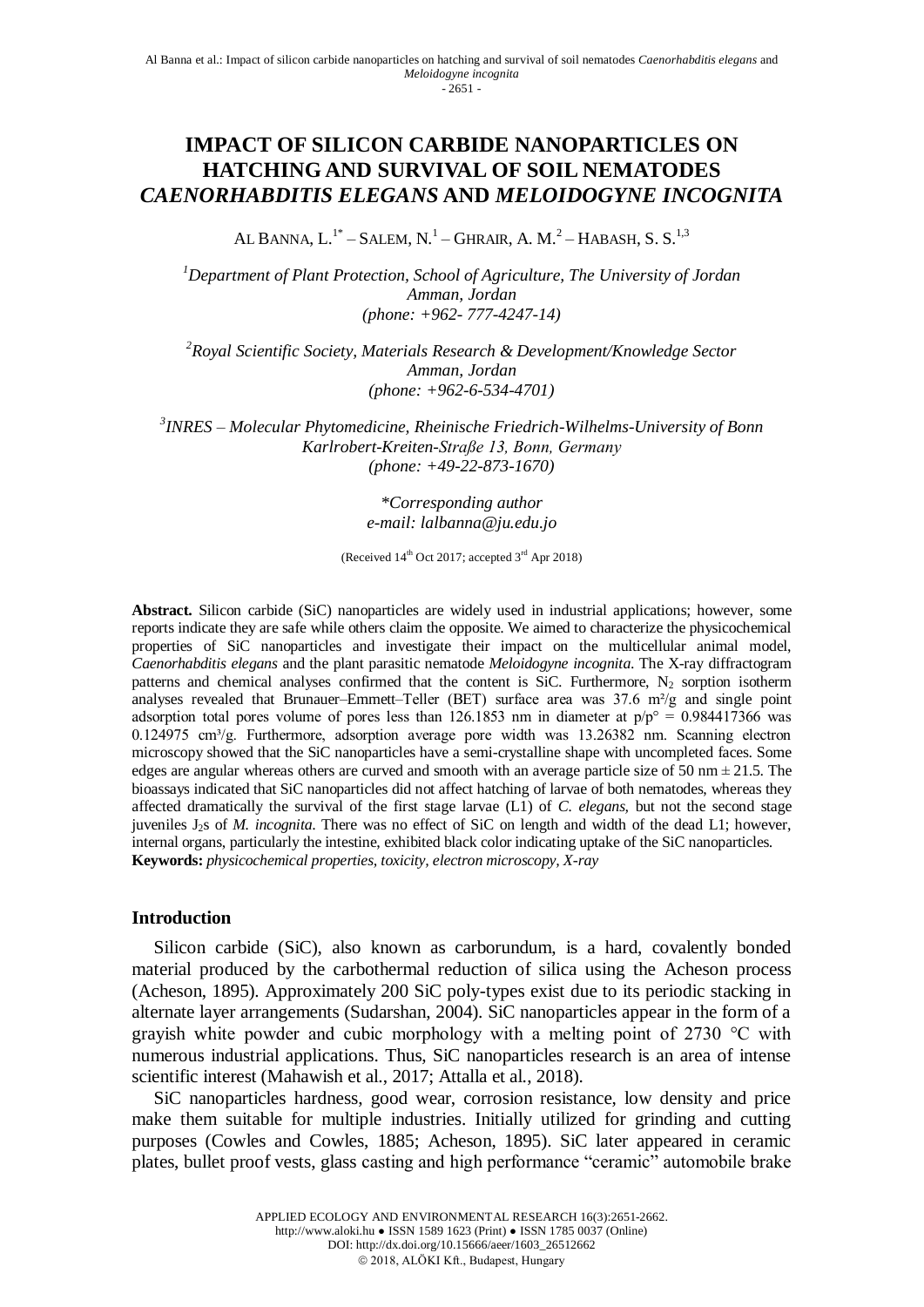discs (Kaufmann et al., 2003; Langhof et al., 2016). Further industrial applications include rubber tire manufacturing, resistance heating element manufacture, and UV protective mirror coatings. SiC nanoparticles are also now used in the copper matrix nanocomposite (Zhang et al., 2004; Ataee-Esfahani et al., 2009; Mula et al., 2011; Zhu et al., 2011).

SiC nanoparticles widespread use including biomedical industry, necessitates an indepth investigation of their eco-toxicity. To our knowledge, few studies investigated the toxicity of SiC nanoparticles in the environment; however, several studies focused on the potential health impacts. Several studies report that SiC nanoparticles are an inert and do not harm lung tissues (Bruch et al., 1993a, b); however, research also suggests that SiC may have significant cytotoxic and genotoxic effects (Vaughan et al., 1993; Cullen et al., 1997; Akiyama et al., 2007). Vaughan et al. (1993) showed that SiC was toxic for rats and showed chronic inflammation in necropsies during the study. Another study also found that SiC accumulates in rat's lungs over the course of a year (Cullen et al., 1997). These findings necessitate further research to determine the toxicity of SiC to human health, and the potential implications on the environment.

Toxicity depends on the physicochemical characteristics such as particles' size, curvature, shape and surface characteristics charge, functional groups, and free energy (Pourchez et al., 2012). Based on this characterization, some particles generate adverse biological outcomes by causing proteins to unfold, thus resulting in a loss of enzymatic activity. Another pattern is the release of toxic ions in a suspending medium or biological environment (Xia et al., 2008). Thus, several reports have recommended the reevaluation of SiC nanoparticles use (Barillet et al., 2010a, b; Pourchez et al., 2012).

Nematodes as soil organisms were used to evaluate nanoparticles' toxicity (Ma et al., 2009; Cromwell et al., 2014). Nematodes are prevalent and highly distributed in almost every ecological habitat (Hodda, 2011). Some are restricted to a specific geographical environmental condition while others are ubiquitous (Hodda, 2011). The bacterial feeding nematode *Caenorhabditis elegans* is a well-known multicellular model organism and is used extensively in toxicity assessment studies (Ma et al., 2009; Hunt, 2017). *Meloidogyne incognita*, a plant parasitic nematode belonging to the root knot nematodes family (RKN), was also challenged with several nanoparticles, such as silver, titanium, and silicon nanoparticles (Ardakani, 2013; Cromwell et al., 2014). The response of *M. incognita* to the three nanoparticles was recorded in laboratory and pot experiments to assess toxicity (Ardakani, 2013). Results showed that RKN  $J_2$ s were highly sensitive to silver nanoparticles while they were less sensitive to titanium and silicon nanoparticles in laboratory. It was also shown that 0.02% (W/W) of silver and titanium nanoparticles totally controlled RKN in pots.

So far, data are missing regarding the effect of SiC on soil nematodes and physicochemical characteristics which are factors determining the nanoparticle´s toxicity. Therefore, the aim of this study is to characterize the physicochemical properties of SiC nanoparticles and investigate their impact on hatching, mortality and morphology of the nematodes *Caenorhabditis elegans* and *Meloidogyne incognita*.

## **Materials and methods**

#### *Characterization of SiC nanoparticles*

Synthetic SiC nanoparticles were obtained from Hefei Ev Nano Technology Company (China). Stock concentration of SiC nanoparticles suspensions were prepared (250 mg/l) in sterile, de-ionized water. In order to obtain stable nanoparticles suspension, an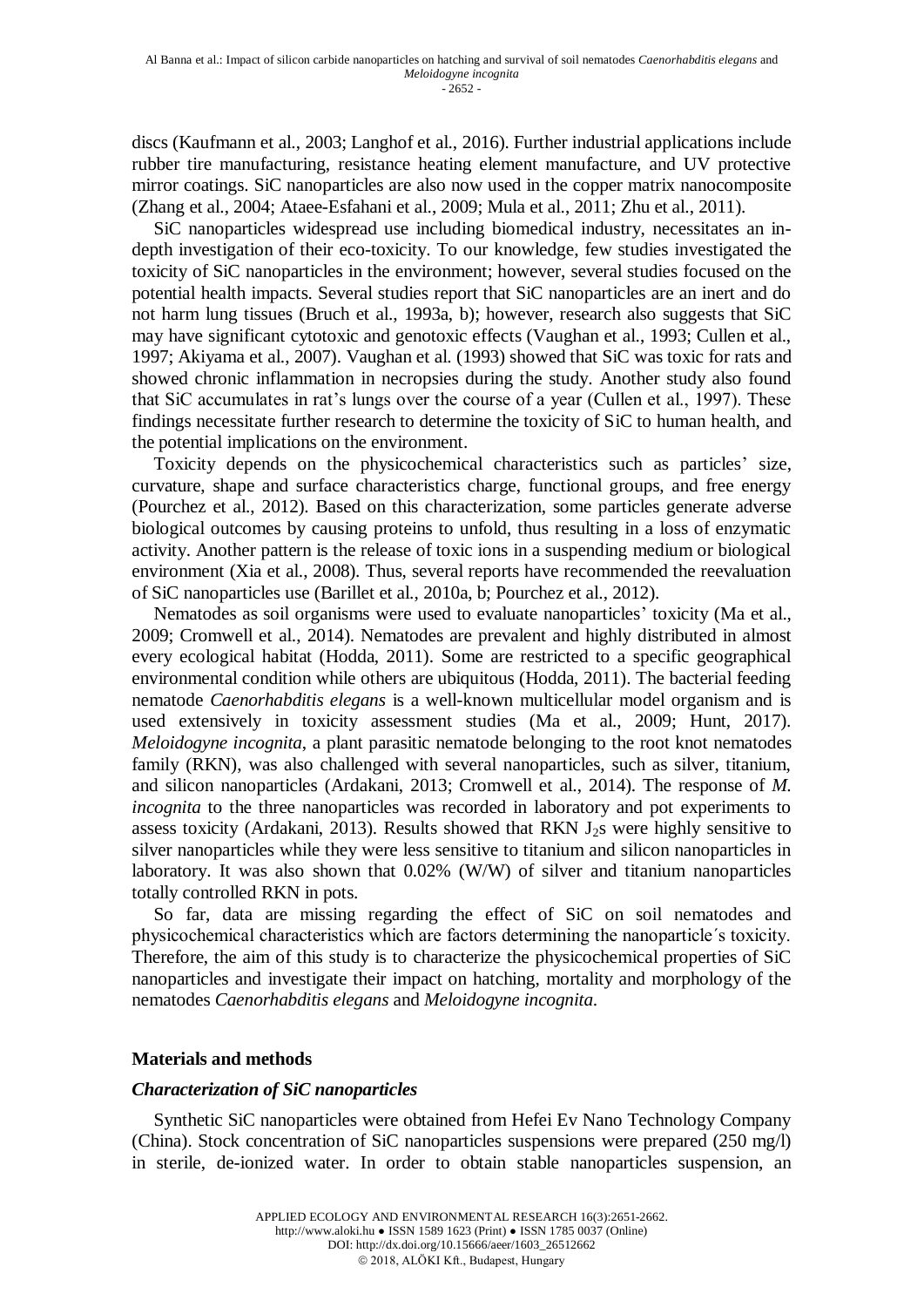ultrasonic processor (UP 200S, Germany) was used to disperse the nanoparticles. In addition, carboxyl methyl cellulose (CMC, BDH chemicals Ltd Poole England) was added (1% CMC by weight) for dispersion and stabilization of suspension. The acidity (pH) and salinity (measured as electrical conductivity (EC)) were measured for the two concentrations. A half strength concentration was prepared from the stock solution to obtain a suspension of 125 mg SiC nanoparticles/l with 0.5% CMC. The two concentrations (250 and 125 mg/l) were then used in bioassays.

Chemical and physical properties of SiC nanoparticles were characterized. X-ray powder diffraction (XRD) patterns were recorded using Cu Kα radiation source by Shimadzu X-ray diffractometer (XRD–6000). The chemical composition of the nanoparticles powder was determined by X-ray fluorescence (XRF) analysis measurements using a sequential X-ray spectrometer (Shimadzu XRF-1800). Nanoparticle surface area and pore size distribution were calculated based on nitrogen adsorption method using Micromeritics' Gemini® VII 2390 Series of surface area and porosity analyzers. SiC nanoparticle morphology was investigated using a Scanning Electron Microscope (SEM) from FEI company- Inspect F50/FEG (Schottky Field Gun) high Vacuum (6e-4 Pa Everhart-Thornley SE detector Solid-State BSED, Netherlands).

#### *Nematode cultures*

#### *Caenorhabditis elegans*

The wild type of *C. elegans*, used in this work, was obtained from the *Caenorhabditis* Genetics Centre (University of Minnesota). The nematodes were cultured on nematode growth medium (NGM) which consists of 20 g/l agar, 2.5 g/l peptone, 5 mg/l cholesterol, 25 mM KPO<sub>4</sub> (KH<sub>2</sub>PO<sub>4</sub> and K<sub>2</sub>HPO<sub>4</sub>) buffer, 51 mM NaCl and 1 mM MgSO<sub>4</sub>. A loopful of the bacteria *E. coli* strain OP50, obtained from the *Caenorhabditis* Genetics Centre, was added to the medium as a source of food for the nematode. The bacterial isolate was maintained on Luria-Bertani (LB) medium (5 g /l of yeast extract, 10 g /l of tryptone, and 10 g /l NaCl). The *C. elegans* culture was maintained periodically and incubated at 24 °C.

To obtain the synchronized eggs or first stage larvae (L1) for bioassays, the nematodes, including the females and the eggs, were washed off the NGM plates with sterile water and placed in a beaker. The nematode suspension was poured on 2 ml eppendorf tubes with a total volume of 1 ml. Each 1 ml of nematode suspension was lysed by adding 120  $\mu$ l of 5 N sodium hydroxide (NaOH) and 120  $\mu$ l of 6.5% sodium hypochlorite (NaOCl). This procedure hydrolyzes the adult and juvenile nematodes, but not the eggs. The tubes were vortexed every 30 s for 5 min. After that the tubes were centrifuged at 6000 rpm for 1 min, supernatant was decanted and the pellets containing the eggs were suspended in 1 ml sterile water. Tubes were vortexed and centrifuged again to clean the eggs from remaining NaOH and NaOCl mixture. The eggs suspension in water was collected and used immediately in the hatching bioassays or eggs were incubated at 24 °C for 8 h until L1 hatched and then were used in the toxicity bioassays.

## *Meloidogyne incognita*

The egg masses and second stage juveniles  $(J_2s)$  of the plant parasitic nematode M. *incognita* were used in this assay. The egg masses of *M. incognita* in the hatching assay were handpicked from the roots of infected tomato plants grown in the glass house at the University of Jordan, Amman, Jordan. Egg masses were either directly exposed to the SiC nanoparticles in the hatching bioassay or were incubated in water at 24  $\degree$ C until the J<sub>2</sub>s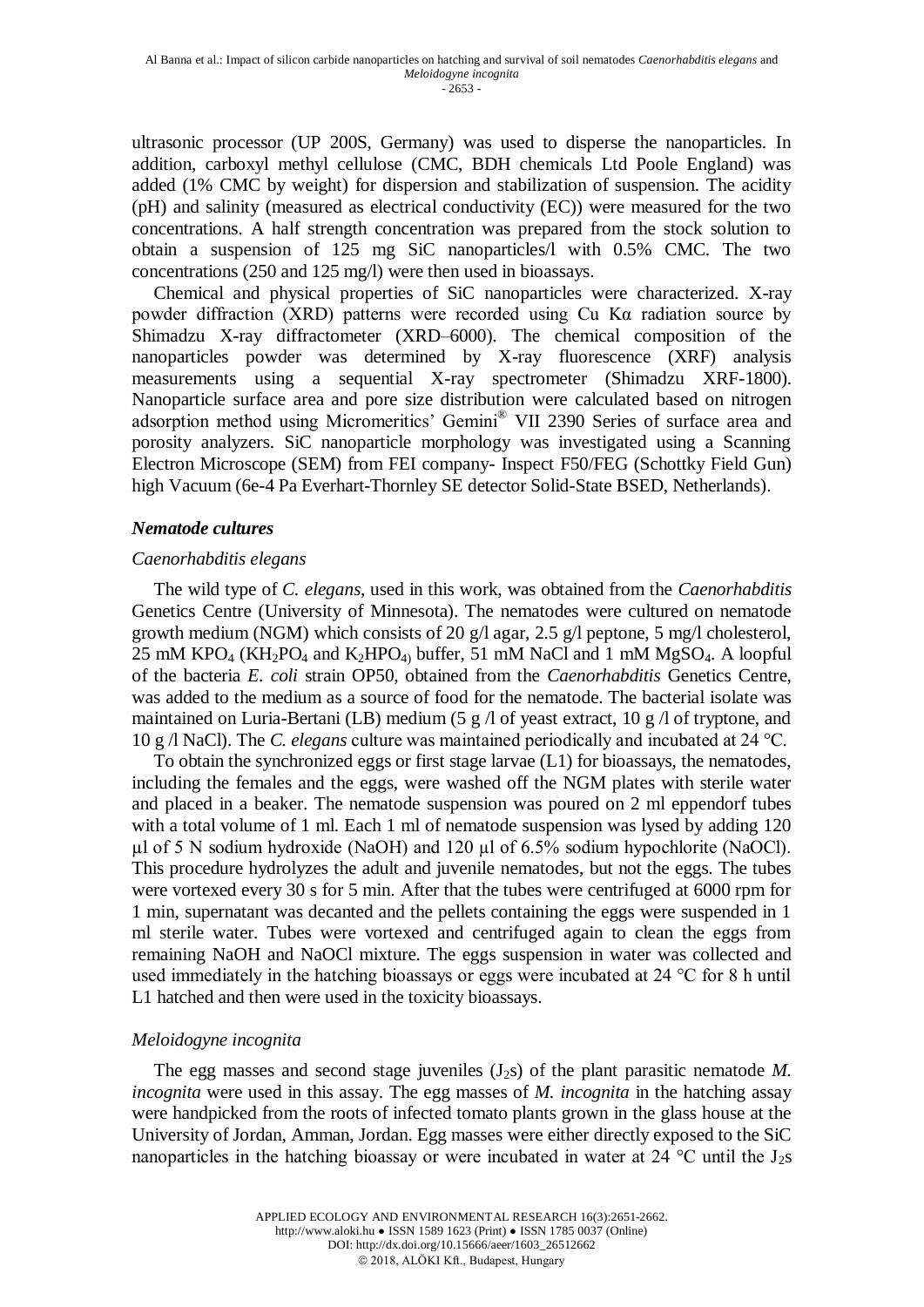were hatched. The newly hatched J<sub>2</sub>s were subjected to the SiC nanoparticles to assess the nematode survival rate.

#### *Nanoparticles suspension*

Eggs or larvae of *C*. *elegans* were exposed to 1 ml of SiC nanoparticle suspensions (688 µl of either SiC nanoparticles concentrations suspended in CMC, 62 µl 0.5 M KCl, 100 µl 0.5 M NaCl, and 150 µl of sterile water contained eggs or larvae). Egg masses and J2s of *M. incognita* were exposed to 5 ml of either concentrations (3440 µl of either concentration of the nanoparticles suspended in CMC, 310  $\mu$ 1 0.5 M KCl, 500  $\mu$ 1 0.5 M NaCl, and 750  $\mu$ l of sterile water contained egg masses or J<sub>2</sub>s). All bioassays had two final concentrations of SiC nanoparticles, 86 and 172 mg/l. The nanoparticles were vortexed and sonicated for 15 min before the application to prevent the agglomeration of the particles.

## *Effect of SiC nanoparticles on L1 hatching of C. elegans*

Approximately 400 eggs were exposed to the nanoparticles suspensions in a 24-well tissue culture plate. The 0.5% CMC, 1% CMC and water served as controls. Every treatment was replicated three times. Plates were incubated for 24 h at 24 °C. The treated eggs were checked for L1 hatching after 24 h using a dissecting light microscope (Nikon, SMZ645) and the percentages of hatching were calculated and tabulated.

## *Effect of SiC nanoparticles on L1 survival of C. elegans*

In this bioassay, two concentrations of SiC nanoparticles were used: 86 and 172 mg/l. A total of 50 L1 were exposed to 1 ml volume of the nanoparticles in a 24-well tissue culture plate. Treatments contained 0.5% CMC, 1% CMC and water only served as controls. Every treatment was replicated three times. Plates were incubated for 6 h at 24 °C. Numbers of dead and live L1 were counted 24 and 36 h after treatment using inverted binocular compound microscope (MEIJI TECHNO ML VT-T-PC) and the percentages of mortality were calculated and tabulated. The LC50 value was determined by using the polynomial regression curve.

Observations on dead L1 were documented with photos. Lengths and widths of five L1 from each treatment were measured and tabulated.

## *Effect of SiC nanoparticles on J2s hatching of M. incognita*

In this bioassay, egg masses were exposed to the two concentrations: 86 and 172 mg/l of SiC nanoparticles. Similar size egg masses were used in all replicates of all treatments. Every treatment consisted of three egg masses and was replicated three times. 0.5, 1% CMC and water served as controls. Plates (with a total of 5 ml of SiC nanoparticles) were incubated for seven days at 24 °C. The treated egg masses were checked for  $J_2$ s hatching after 2, 4 and 7 days of treatment using a dissecting light microscope (Nikon, SMZ645) and the number of hatched  $J_2s$  after 2, 4, and 7 days were calculated and tabulated.

## *Effect of SiC nanoparticles on J2s survival of the M. incognita*

Approximately 50 J2s of *M. incognita* were treated with concentrations of 86 and 172 mg/l of SiC nanoparticles. The 0.5% CMC, 1% CMC and water served as controls. Every treatment was replicated three times. Plates (with 5 ml each) were incubated for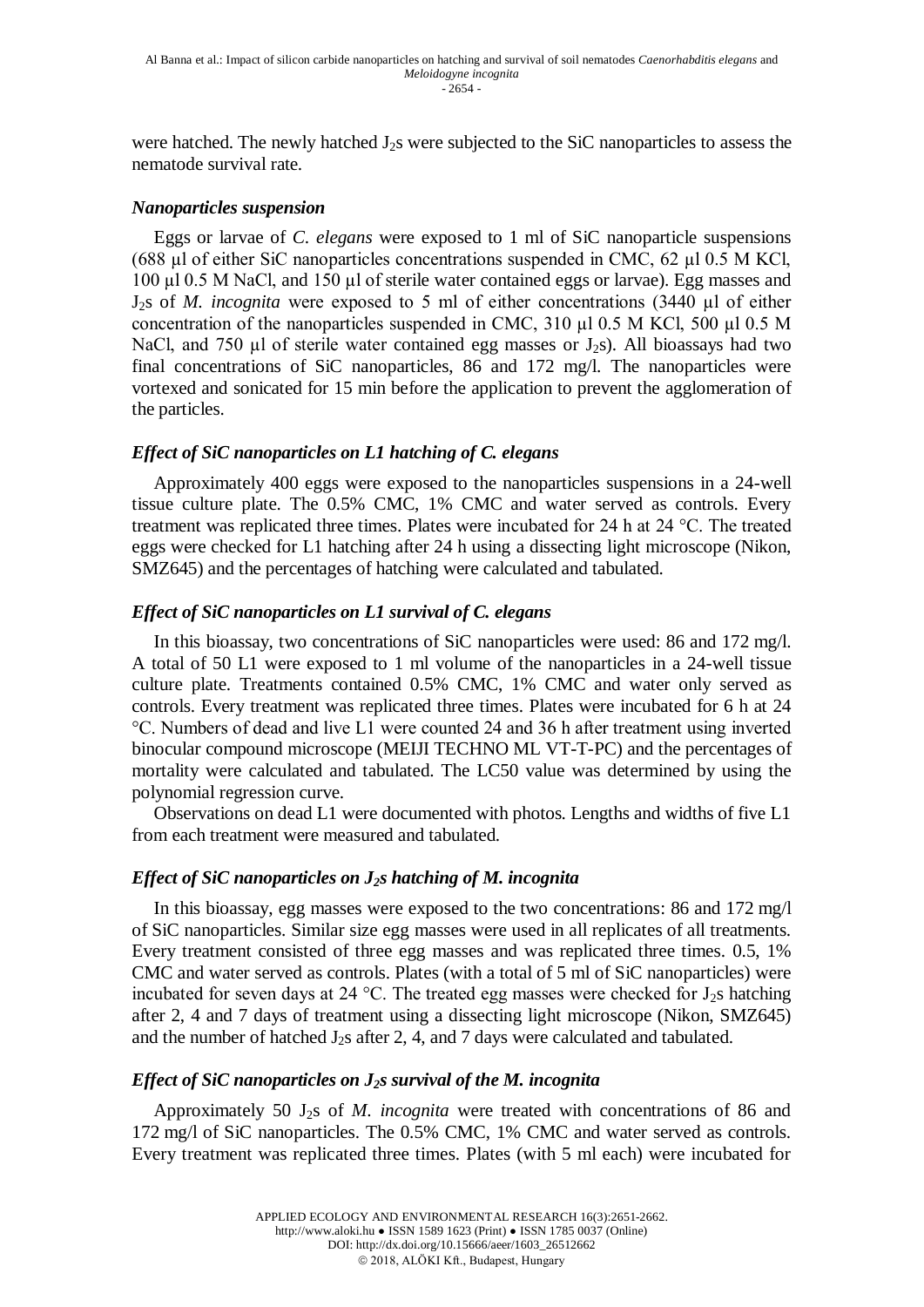four days at 24 °C. The numbers of dead and live nematodes were counted using a dissecting light microscope (Nikon, SMZ645) for four consecutive days and the mortality rates were tabulated.

#### *Data analyses*

Data obtained from all bioassays were subjected to analysis of variance and the means were separated using least significant differences (LSD) (Little and Hills., 1974).

#### **Results**

#### *Characterization of SiC nanoparticles*

The X-ray diffractogram patterns revealed that the mineral content is Silicon Carbide (SiC) (*Fig. 1*). The major peak was at  $2 \Theta = 35.68^{\circ}, 41.42^{\circ}, 60.01^{\circ},$  and  $71.77^{\circ}$ . The chemical analyses confirmed that 99.2 wt % of the nano-powder was SiC (*Fig. 2*). The pH and the electrical conductivity (EC) of the stock solution (250 mg/l) was 7.8 and 50 μS/cm respectively. N<sub>2</sub> sorption isotherm analyses showed that BET surface area was 37.6 m<sup>2</sup>/g and single point adsorption total pore volume of pores less than 126.1853 nm diameter at  $p/p^{\circ} = 0.984417366$  was 0.124975 cm<sup>3</sup>/g. Furthermore, adsorption average pore width was 13.26382 nm.

SiC nanoparticle morphology was investigated using scanning electron microscopy (SEM). *Figure 2* shows that the morphology of the SiC nanoparticles has a semicrystalline shape with incomplete faces. Some edges are angular whereas the others are curved and smooth. The average particle size is 50 nm  $\pm$  21.5.

#### *Effect of SCi nanoparticles on the nematode C. elegans L1 hatching and survival*

To investigate the effect of SiC on *C. elegans* viability and survival, we exposed the nematode eggs and L1 to 86 and 172 mg/l of the nanoparticles. Results showed that percentage of hatched L1 was significantly higher when eggs were exposed to SiC nanoparticles compared with controls (*Table 1*).



*Figure 1. X-ray diffractometer patterns of the used SiC nanoparticles*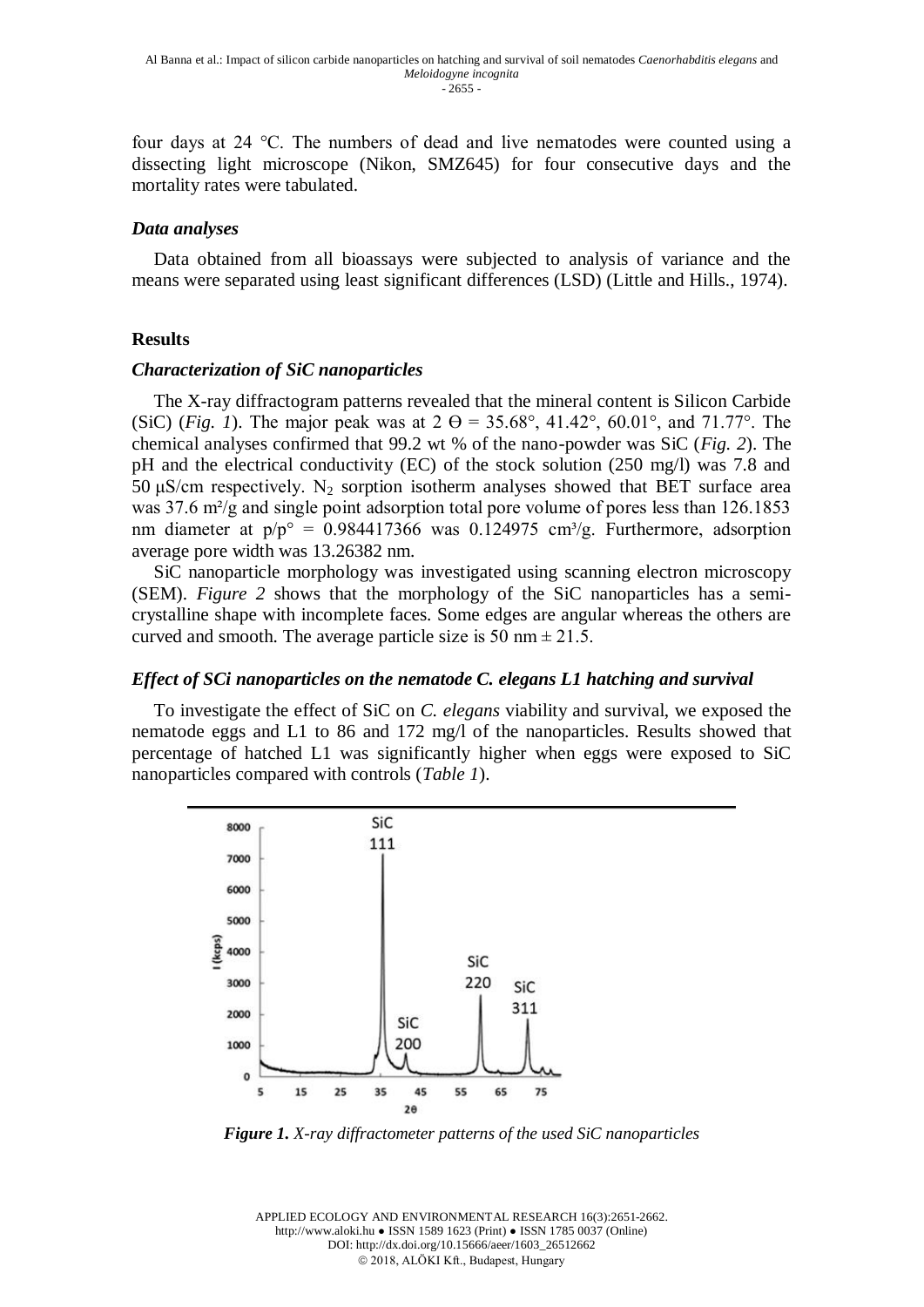

*Figure 2. SEM image of SiC nanoparticles*

|                                   |                   | Mortality** $\%$     |                  |  |
|-----------------------------------|-------------------|----------------------|------------------|--|
| <b>Treatment</b>                  | Hatching* $\%$    | <b>Exposure time</b> |                  |  |
|                                   |                   | 24h                  | 36 h             |  |
| SiC nanoparticles 172 mg/l        | 97.5 $a \pm 0.47$ | $19.3 a \pm 1.6$     | 69.6 $a \pm 5.3$ |  |
| SiC nanoparticles 86 mg $\Lambda$ | 98.0 $a \pm 0.32$ | $17.2 a \pm 2.8$     | 66.4 $a \pm 8.7$ |  |
| CMC 1% and salts                  | $94.0 b \pm 1.31$ | 3.5 b $\pm$ 1.2      | $17.7 b \pm 1.5$ |  |
| $CMC$ 0.5% and salts              | $94.0 b \pm 1.93$ | 2.1 b $\pm$ 1.0      | $15.2 b \pm 4.8$ |  |
| Water only                        | $95.0 b \pm 1.17$ | 2.6 b $\pm$ 2.4      | $9.6 b \pm 3.9$  |  |

*Table 1. Effect of SiC nanoparticles on hatching and mortality of first stage larvae (L1) of a wild type of the nematode Caenorhabditis elegans*

\*The data points represent the means of the three replicates followed by  $\pm$  standard deviation, approximately 400 eggs per replicate. Means with the same letter are not significantly different at 0.05 *P* level

\*\*The data points represent the means of the three replicates, approximately 50 L1 per replicate. Means with the same letter are not significantly different at 0.05 *P* level

Exposure of L1 individuals to SiC nanoparticles for 24 h resulted in a significant (P < 0.05) increase in mortality compared to control treatments. Around 17 and 19% of L1 died in SiC nanoparticle treatments compared to up to 3.5% L1 mortality in controls (*Table 1*). After 36 h of exposure to both concentrations of SiC nanoparticle, the survival of L1 was dramatically decreased and reached 30% (70% mortality) and 34% (66% mortality) when treated respectively with 172 mg/l and 86 mg/l; however, the percentage of survived L1 in control treatments were 82, 85 and 90 in 1% CMC, 0.5%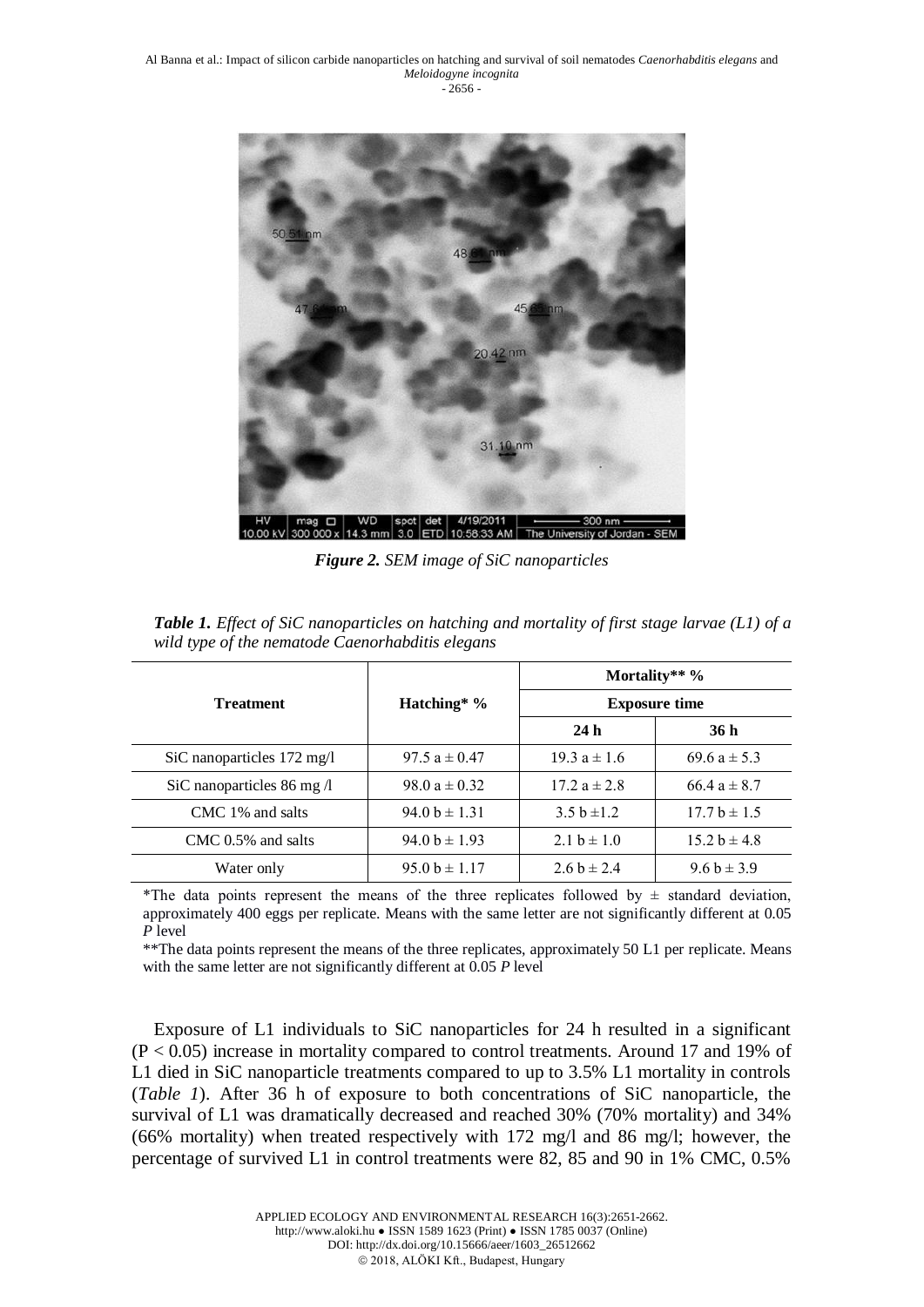CMC and water controls, respectively. In general, there was no significant difference of survived L1 exposed to 172 mg/l compared with those exposed to 86 mg/l SiC nanoparticles after 24 and 36 h of exposure (*Table 1*). Using the regression equation  $(y = -4E-05x^2 + 0.0103x - 2E-15, R^2 = 1)$ , the value of LC50 was 65 mg/l after 36 h of exposure.

The SiC nanoparticles at both concentrations slightly increased the length and width of L1 compared to salt and water only treatments, but the difference was not significant (*Fig.* 3).





The black color was observed in the internal organs including intestine of the dead L1s that were exposed to the nanoparticles while internal organs were transparent in controls (*Fig. 4*).

## *Effect of SiC nanoparticles on M***.** *incognita J2s hatching and survival*

To investigate the effect of SiC on J2s hatching egg masses of *M. incognita* were treated with 86 and 172 mg/l of the nanoparticles. In all treatments hatching of  $J_2s$ increased with time. However, treatments with both concentrations of SiC nanoparticles and the two concentrations of CMC salts resulted in higher number of hatched  $J_2$ s than those placed in water only at the three monitored times. The use of 86 mg/l SiC nanoparticles caused the highest hatching followed by concentration (172 mg/l) but without significant differences (*Table 2*).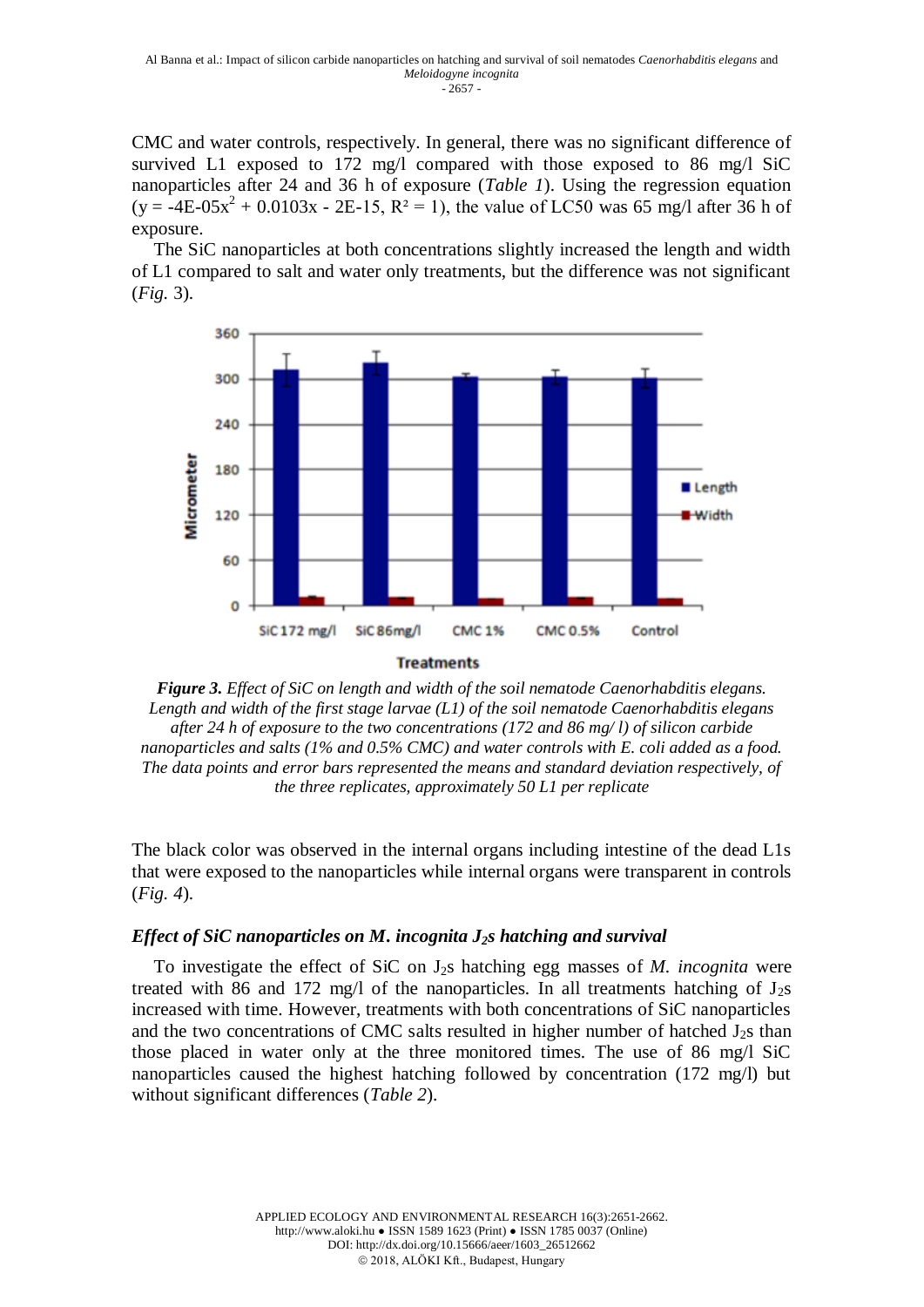

*Figure 4. Aggregation of SiC nanoparticles on First stage larvae (L1) of Caenorhabditis elegans. First stage larvae (L1) of Caenorhabditis elegans exposed to (A) 1% CMC; (B) water only; (C) 86 mg/l SiC nanoparticles showing blackening in intestine and aggregation of SiC nanoparticles at anterior extremity; and (D) 172 mg/l SiC nanoparticles showing blackening in the intestine*

|                                     | No. of hatched $J2^*$ |                |                 |  |
|-------------------------------------|-----------------------|----------------|-----------------|--|
| <b>Treatment</b>                    | <b>Exposure for</b>   |                |                 |  |
|                                     | 2 days                | 4 days         | 7 days          |  |
| SiC nanoparticles 172 mg/l          | $41 \pm 23.8$         | $76 + 24$      | $205 \pm 82.6$  |  |
| SiC nanoparticles $86 \text{ mg}$ / | $41 \pm 17.2$         | $90 + 35$      | $254 \pm 33.1$  |  |
| CMC 1% and salts                    | $48 \pm 30.4$         | $71 \pm 35.1$  | $192 \pm 93.1$  |  |
| $CMC$ 0.5% and salts                | $62 \pm 35.9$         | $106 \pm 83.8$ | $185 \pm 133.4$ |  |
| Water only                          | $23 \pm 3.51$         | $41 \pm 1.5$   | $104 \pm 10.5$  |  |

*Table 2. Effect of SiC nanoparticles on hatching of second stage juveniles (J2s) of the plant parasitic nematode Meloidogyne incognita after the exposure of the eggs for 7 days*

\*The data points represented the means of the three replicates followed by  $\pm$  standard deviation, approximately 3 egg masses per replicate. No significant differences at 0.05 *P* level

Similar to the *C. elegans* L1, the two concentrations of SiC nanoparticles did not decrease the *M. incognita* J<sub>2</sub>s survival. The concentration  $(172 \text{ mg/l})$  of SiC nanoparticles caused a slight reduction in survival of  $J_2$ s where it decreased to 93% (7%) mortality) after one day of exposure and continued to decrease to reach 92% (8% mortality) after two days and did not change up to four days of exposure. On the other hand, the low concentration (86 mg/l) of SiC nanoparticles did not cause mortality after two days of exposure and caused only 2% mortality on the third day and stayed steady after the fourth day of exposure (*Table 3*). Few J2s that were placed in water only died after one day of exposure and no change in the number of live nematodes up to the fourth day of treatment. Similar results were noticed on  $J_2s$  placed in 0.5% CMC, while a slight decrease was noted in the number of live J2s treated with 1% CMC (*Table 3*).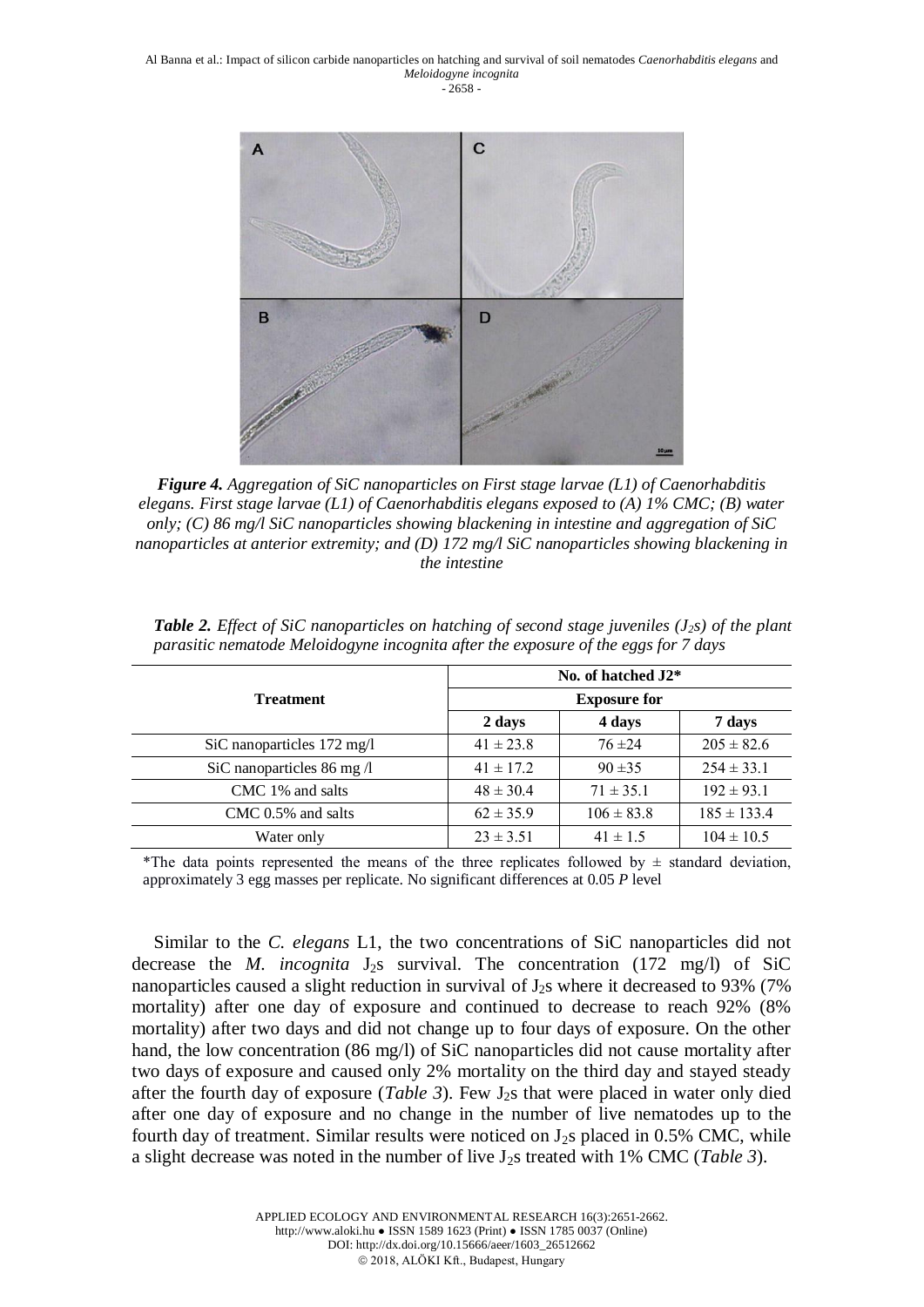|                            | Mortality* $\% \pm SD$ of J2<br><b>Exposure time</b><br><b>Treatment</b> |                   |                  |                  |
|----------------------------|--------------------------------------------------------------------------|-------------------|------------------|------------------|
|                            |                                                                          |                   |                  |                  |
|                            | 1 day                                                                    | 2 days            | 3 days           | 4 days           |
| SiC nanoparticles 172 mg/l | $7.03 \pm 6.0$                                                           | 7.89 $a \pm 5.2$  | 7.89 $a \pm 5.2$ | 7.89 $a \pm 5.2$ |
| SiC nanoparticles 86 mg/l  | 0.00                                                                     | 0.00 <sub>b</sub> | $1.45 b \pm 1.3$ | $1.45 b \pm 1.3$ |
| CMC 1% and salts           | $1.21 \pm 1.1$                                                           | $1.84 b \pm 1.9$  | $1.84 b \pm 1.9$ | $1.84 b \pm 1.9$ |
| $CMC$ 0.5% and salts       | $0.78 \pm 1.3$                                                           | $0.78 b \pm 1.3$  | $0.78 b \pm 1.3$ | $0.78 b \pm 1.3$ |
| Water only                 | $0.83 \pm 1.4$                                                           | $0.83 b \pm 1.4$  | $0.83 b \pm 1.4$ | $0.83 b \pm 1.4$ |

*Table 3. Effect of SiC nanoparticles on the survival of second stage juveniles (J2s) of the plant parasitic nematode Meloidogyne incognita after the exposure of the J2s for 4 days*

\*The data points represented the means of the three replicates followed by  $\pm$  standard deviation, approximately 50 J2s per replicate. Means with the same letter are not significantly different at 0.05 *P* level

#### **Discussion**

In this study, we showed the hatchability and the survival of two soil nematodes under the exposure to the SiC nanoparticles. The nematode *C. elegans* was used to test the toxicity of SiC nanoparticles since basic physiological processes and stress responses are conserved between this nematode and humans (Lee et al., 2007; Hunt, 2017). We used the L1 of *C. elegans* since several reports showed that L1 is more sensitive than both L4 and young adult of *C. elegans* to nanoparticles such as Al nanoparticles and others (Wu et al., 2011).

Hatching of juveniles from eggs of both tested nematodes was not affected and in fact number of hatched juveniles was more in eggs exposed to the SiC nanoparticles suspension than the controls. Similarly, a complete oocyte development was observed and this development ends with the hatching of the L1 within the parent's body of *C. elegans* after the exposure to silica nanoparticles (Pluskota et al., 2009). This suggests that SiC and other nanoparticles did not penetrate the eggshell of the eggs and thus hatching was not affected.

The bioassay showed that SiC nanoparticles were lethal to L1 of *C. elegans* and dead nematodes exhibited black internal organs, indicating that SiC black nanoparticles were taken up during feeding. This supports results from other studies, which showed that nanoparticles taken by the nematode L1 *C. elegans* during feeding were translocated to primary and secondary organs, including epithelia cells, intestines and reproductive organs (Pluskota et al., 2009; Wu et al., 2011). On the contrary, few  $J_2$ s of the plant parasitic nematode *M. incognita* died when they were exposed to SiC nanoparticles and lacked the obvious black color in the intestine. This could be attributed to wider mouth of the L1 of *C. elegans,* which allowed for a larger amount of the SiC nanoparticles to be taken up during feeding. Additionally, the root knot nematodes, *Meloidogyne* spp. are obligate sedentary endoparasites and the  $J_2$ s do not feed when they are found in the soil or in a solution, thus, the uptake of nanoparticles mechanism by these plant parasites should be investigated. We believe that the lethality of the nanoparticles is not due to pH since nematodes have a wide pH tolerance that ranged from 3 to 12 (Khanna et al., 1997).

This study showed that the SiC nanoparticles of the size of 50 nm with LC50 of 65 mg/l did not affect hatching of either nematode but did affect the survival of *C. elegans*.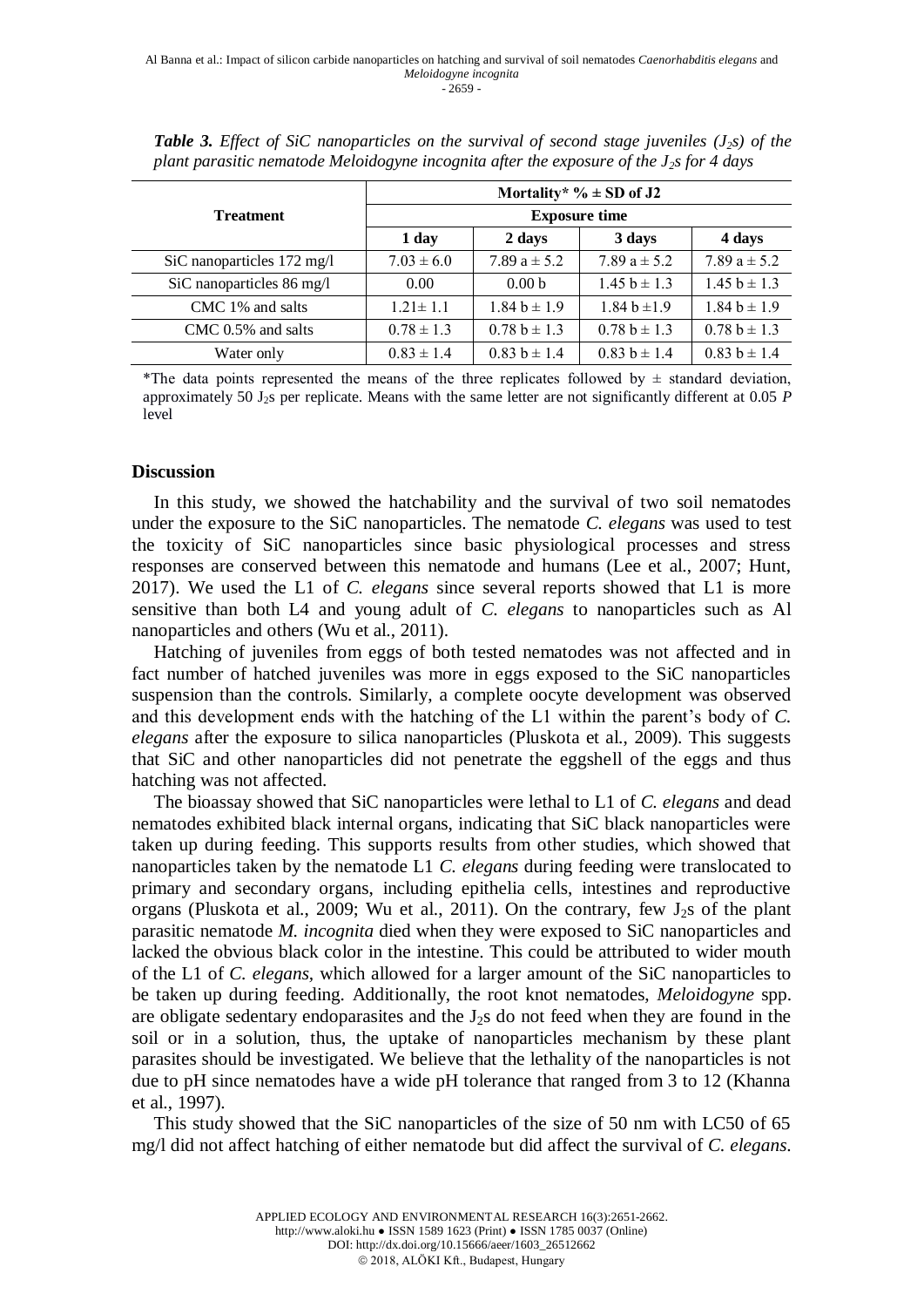Several reports showed that smaller sizes of nanoparticles are more toxic than larger ones (Khare et al., 2011; Park et al., 2011). It was also shown that silver nanoparticles of a size of 20 nm were more toxic than the larger nanoparticles (80 and 113 nm) (Park et al., 2011). Similarly,  $TiO<sub>2</sub>$  and ZnO nanoparticles less than 25 nm were toxic to the nematode *C. elegans* with LC50 of 77 mg/l and 0.32 mg/l, respectively (Khare et al., 2011). Whereas  $TiO<sub>2</sub>$  nanoparticles with a size larger than 25 nm were non-toxic and LC50 of 2 mg/l was recorded for < 100 nm ZnO nanoparticles. This might explain the contradictory reports that on SiC nanoparticles' toxicity. However, other characteristics of nanoparticles may affect toxicity and therefore more investigations are needed regarding the comparison of sizes as well as other characteristics.

## **Conclusion**

The physicochemical characterized SiC nanoparticles showed a toxic effect on L1 of the multicellular animal, the soil nematode *C. elegans,* and reduced its survival. The dead L1s that were exposed to either 86 or 172 mg/l of SiC nanoparticles exhibited black internals. In contrast, the two studied concentrations of SiC nanoparticles did not have such an effect on the second stage juveniles  $J_2s$  of the plant parasitic nematode M. *incognita*. However, these SiC nanoparticles did not have an effect on the eggs of either nematodes, and instead accelerated hatching. Future work should focus on the physical and chemical characteristics of SiC nanoparticles' toxicity. Additionally, more histological and biochemical studies are needed to assess the mechanism of toxicity.

**Acknowledgements.** Authors are thankful to *Caenorhabditis* Genetics Centre (University of Minnesota) for affording the *C. elegans* wild type which was used in this study. Authors are also thankful to Hamdi Mango Center for Scientific Research / The University of Jordan for funding this work and thankful to Mrs Sarah Barnhart for critically reading and editing the manuscript.

#### **REFERENCES**

- [1] Acheson, E. G. (1895): Production of artificial crystalline carbonaceous materials. US Patent 11473.
- [2] Akiyama, I., Ogami, A., Oyabu, T., Tanaka, I. (2007): Pulmonary effects and biopersistence of deposited silicon carbide whisker after 1-year inhalation in rats. – Inhalation Toxicology 19(2): 141-147.
- [3] Ardakani, A. S. (2013): Toxicity of silver, titanium and silicon nanoparticles on the rootknot nematode, *Meloidogyne incognita*, and growth parameters of tomato. – Nematology 15(6): 1-7. DOI: 10.1163/15685411-00002710.
- [4] Ataee-Esfahani, H., Vaezi, M. R., Nikzad, L., Yazdani, B., Sadrnezhaad, S. K. (2009): Influence of SiC nanoparticles and saccharin on the structure and properties of electrodeposited Ni–Fe/SiC nanocomposite coatings. – Journal of Alloys and Compounds 484: 540-544.
- [5] Attalla, R., Ling, C. S. N., Selvaganapathy, P. R. (2018): Silicon carbide nanoparticles as an effective bioadhesive to bond collagen containing composite gel layers for tissue engineering applications. – Advanced Healthcare Materials 7(5). DOI: 10.1002/adhm.201701385.
- [6] Barillet, S., Jugan, M., Laye, M., Leconte, Y., Herlin-Boime, N., Reynaud, C., Carrière, M. (2010a): *In vitro* evaluation of SiC nanoparticles impact on A549 pulmonary cells: Cyto-, genotoxicity and oxidative stress. – Toxicology Letters 198(3): 324-330.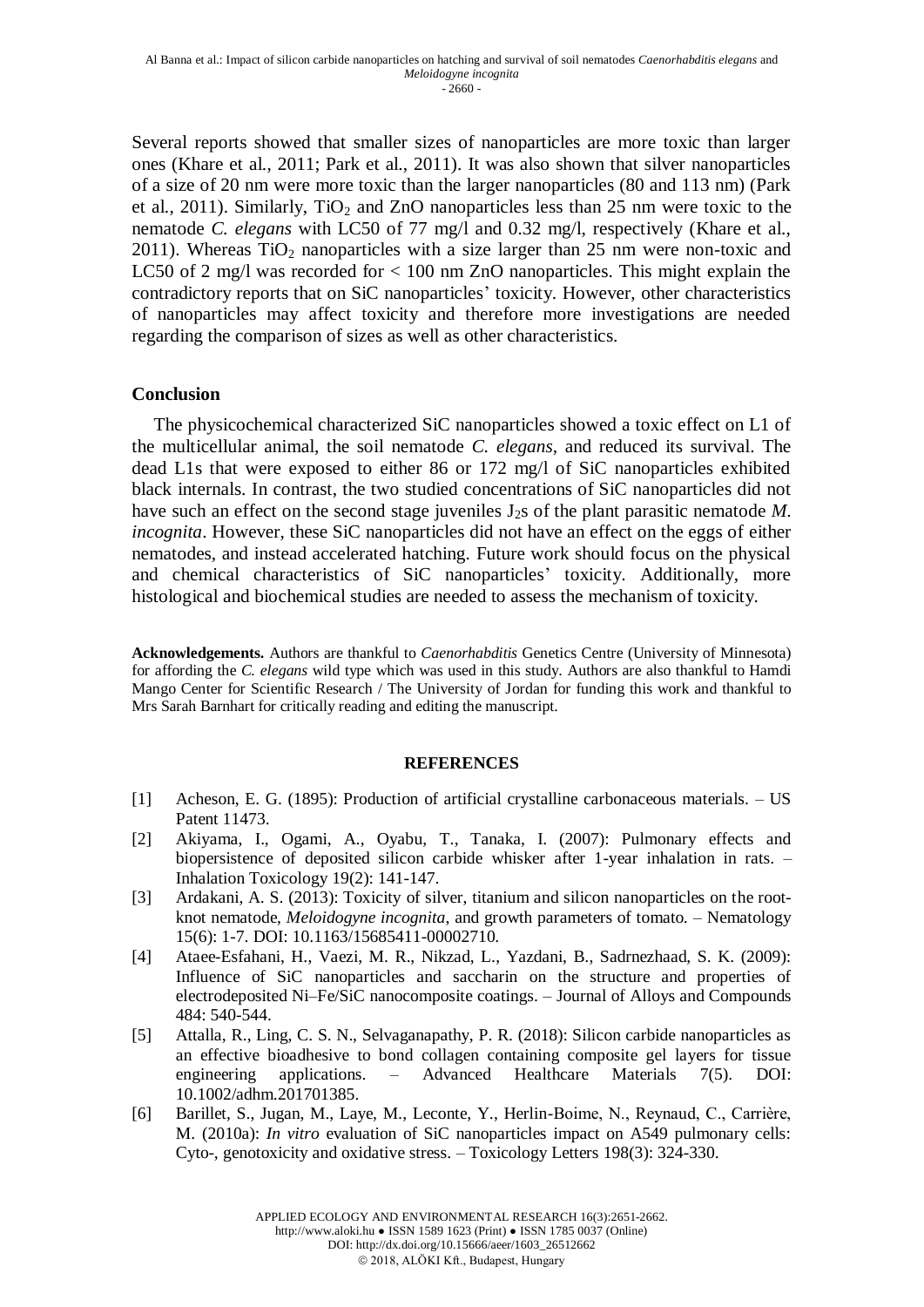- [7] Barillet, S., Simon-Deckers, A., Herlin-Boime, N., Mayne-L'Hermite, M., Reynaud, C., Cassio, D., Gouget, B., Carriere, M. (2010b): Toxicological consequences of TiO<sub>2</sub>, SiC nanoparticles and multi-walled carbon nanotubes exposure in several mammalian cell types: an *in vitro* study. – Journal of Nanoparticle Research 12(1): 61-73.
- [8] Bruch, J., Rehn, B., Song, H., Gono, E., Malkusch, W. (1993a): Toxicological investigations on silicon-carbide. 1. Inhalation studies. – British Journal of Industrial Medicine 50(9): 797-806.
- [9] Bruch, J., Rehn, B., Song, H., Gono, E., Malkusch, W. (1993b): Toxicological investigations on silicon-carbide. 2. *In vitro* cell tests and long-term injection tests. – British Journal of Industrial Medicine 50(9): 807-813.
- [10] Cowles, A. H., Cowles, E. H. (1885): Electric smelting furnace. US Patent: 319945.
- [11] Cromwell, W. A., Yang, J., Starr, J. L., Jo, Y. K. (2014): Nematicidal effects of silver nanoparticles on root-knot nematode in bermudagrass. – Journal of Nematology 46(3): 261-266.
- [12] Cullen, R. T., Miller, B. G., Davis, J. M. G., Brown, D. M., Donaldson, K. (1997): Shortterm inhalation and *in vitro* tests as predictors of fiber pathogenicity. – Environmental Health Perspectives 105(5): 1235-1240.
- [13] Hodda, M. (2011): Phylum Nematoda Cobb, 1932. In: Zhang, Z.-Q. (Ed.) Animal biodiversity: An outline of higher-level classification and survey of taxonomic richness. – Zootaxa 3148: 63-95.
- [14] Hunt, P. R. (2017): The *C. elegans* model in toxicity testing. Journal of Applied Toxicology 37(1): 50-59. DOI: 10.1002/jat.3357.
- [15] Kaufmann, C., Cronin, D., Worswick, M., Pageau, G., Beth, A. (2003): Influence of material properties on the ballistic performance of ceramics for personal body armour. – Shock and Vibration 10: 51-58.
- [16] Khanna, N., Cressman, C. P., Tatara, C. P., Williams, P. L. (1997): Tolerance of the nematode *Caenorhabditis elegans* to pH, salinity, and hardness in aquatic media. – Archives of Environmental Contamination and Toxicology 32: 110-114.
- [17] Khare, P., Sonane, M., Pandey, R., Ali, S., Gupta, K. C., Satish, A. (2011): Adverse effects of TiO<sub>2</sub> and ZnO nanoparticles in soil nematode, *Caenorhabditis elegans*. Journal of Biomedical Nanotechnology 7(1): 116-117.
- [18] Langhof, N., Rabenstein, M., Rosenlöcher, J., Hackenschmidt, R., Krenkel, W., Rieg, F. (2016): Full-ceramic brake systems for high performance friction applications. – Journal of the European Ceramic Society 36(15): 3823-3832. DOI: 10.1016/j.jeurceramsoc.2016.04.040.
- [19] Lee, S., Horn, V., Julien, E., Liu, Y., Wysocka, J., Bowerman, B., Hengatner, M. O., Herrr, W. (2007): Epigenetic regulation of histone H3 serine 10 phosporylation status by HCF-1 proteins in *C. elegans* and mammalian cells. – PloS One e 1213.
- [20] Little, T. M., Hills, F. J. (1974): Agricultural Experimentation Design and Analysis. Longman Group, London.
- [21] Ma, H., Bertsch, P. M., Glenn, T. C., Kabengi, N. J., Williams, P. L. (2009): Toxicity of manufactured zinc oxide nanoparticles in the nematode *Caenorhabditis elegans.* – Environmental Toxicology and Chemistry 28(6): 1324-1330.
- [22] Mahawish, A., Ibrahim, S. I., Jawad, A. H., Othman, F. M. (2017): Effect of adding silicon carbide and titanium carbide nanoparticles on the performance of the cement pastes. – Journal of Civil & Environmental Engineering 7(4). DOI:  $10.4172/2165$ -784X.1000277.
- [23] Mula, S., Sahanib, P., Pratiharc, S. K., Mala, S., Kocha, C. C. (2011): Mechanical properties and electrical conductivity of Cu–Cr and Cu–Cr–4% SiC nanocomposites for thermo-electric applications. – Materials Science and Engineering 258(13-14): 4348- 4356.
- [24] Park, M. V. D. Z., Neigh, A. M., Vermeulen, J. P., De La Fonteyne, L. J. J., Verhare, H. W., Briede' van Loveren, H., de Jong, W. H. (2011): The effect of particle size on the